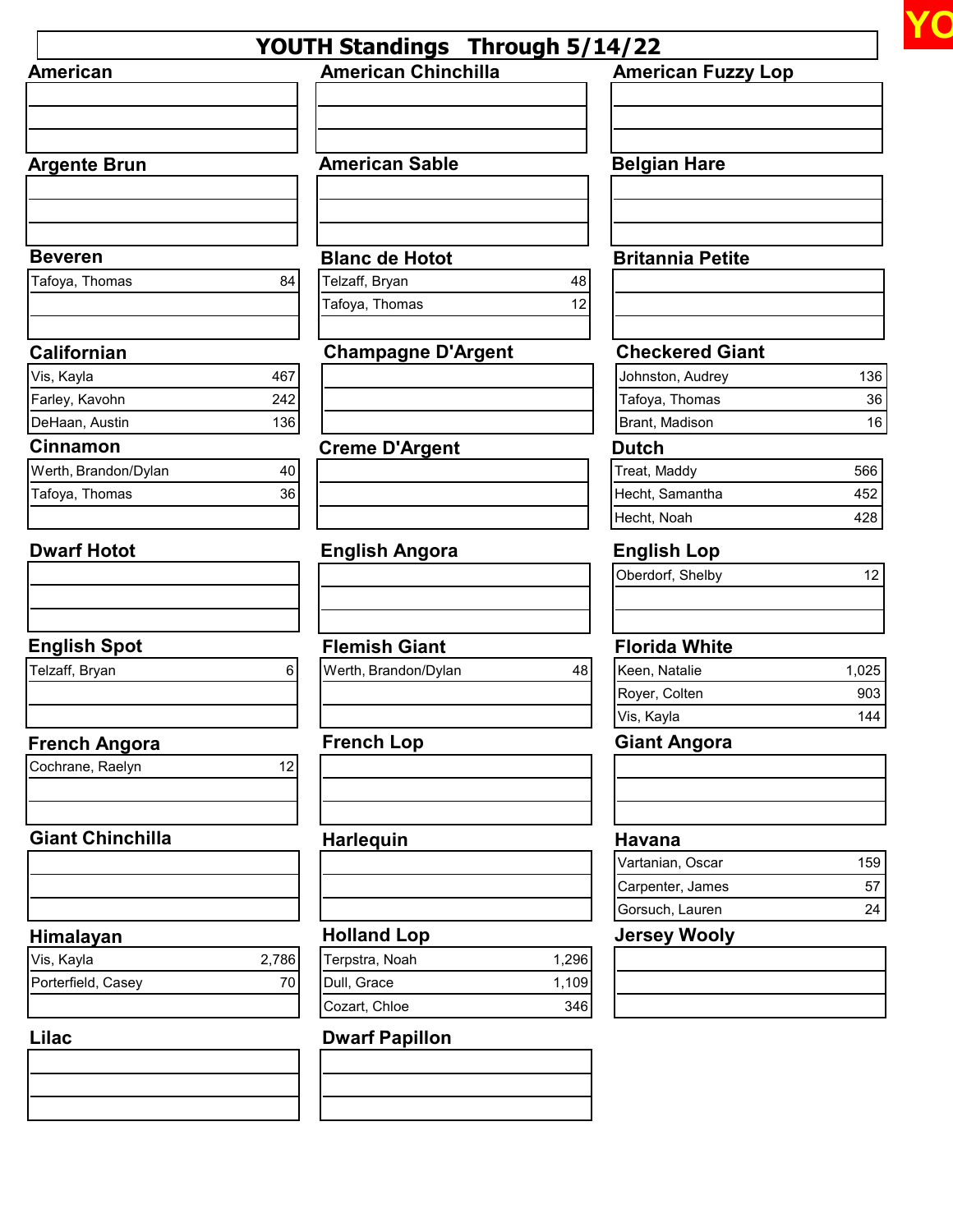

# **YOUTH Standings Through 5/14/22**

## **Lionhead**

| Beardslee, lan |  |
|----------------|--|
|                |  |
|                |  |

## **Mini Satin**

| Garrett, Ryker   | 312 |
|------------------|-----|
| Tafoya, Thomas   | 106 |
| Lamond, Makenzie |     |

## **Palomino**

| Tafoya, Thomas |  |
|----------------|--|
|                |  |
|                |  |

### **Rhinelander**

| Johnston, Audrey | 248 |
|------------------|-----|
| Telzaff, Bryan   | 162 |
| Keen, Kaitlyn    |     |

## **Silver**

## **Standard Chinchilla**

| Tafoya, Thomas |  |
|----------------|--|
|                |  |

| <b>Mini Lop</b> |  |
|-----------------|--|
|                 |  |
|                 |  |

| Robinson, Kaylee | 514 |
|------------------|-----|
| Brant, Madison   | 348 |
| Hessou, Marissa  | 329 |
|                  |     |

## **Netherland Dwarf New Zealand**

| Bonk, Aurora |  |
|--------------|--|
|              |  |
|              |  |

## **Polish Rex**

| Porterfield, Casey | 853 |
|--------------------|-----|
| Noftz, Grady       |     |
|                    |     |

| Dienes/Neely, Daniela/Adeline | 448 |
|-------------------------------|-----|
| DeHaan, Austin                | 24  |
|                               |     |

| Hecht, Samantha | 30 |
|-----------------|----|
| Hecht, Noah     | 24 |
|                 |    |

| Telzaff, Bryan |  |
|----------------|--|
|                |  |
|                |  |

## **Mini Rex**

| Hulik, Landon        | 558 l |
|----------------------|-------|
| Carpenter, M,M, N, W | 4931  |
|                      |       |

| 12<br>Bonk, Aurora | Koppin, Ellie    | 120 |
|--------------------|------------------|-----|
|                    | Koppin, Luke     | 66  |
|                    | Carpenter, James | 28  |

| Werth, Brandon/Dylan |                 |  |  |  |
|----------------------|-----------------|--|--|--|
| Taylor, Kallie       | 22 <sub>1</sub> |  |  |  |
| Bonk, Aurora         |                 |  |  |  |

## **Satin Satin Angora**

| Werth, Brandon/Dylan |  |
|----------------------|--|
| Cochrane, Hunter     |  |
|                      |  |

## **Silver Fox Silver Marten**

| Tafoya, Thomas |  |
|----------------|--|
|                |  |
|                |  |

## **Tan Thrianta**

| Telzaff, Bryan | 154 | Dull, Grace |  |
|----------------|-----|-------------|--|
|                |     |             |  |
|                |     |             |  |

| TOP 10 ALL BREED POINTS |
|-------------------------|
|-------------------------|

| <b>TOP 10 ALL BREED POINTS</b> | #SHS | <b>PTS</b> |
|--------------------------------|------|------------|
| Vis, Kayla                     | 12   | 3397       |
| Terpstra, Noah                 | 8    | 1296       |
| Dull, Grace                    | 8    | 1213       |
| Keen, Natalie                  | 10   | 1025       |
| Porterfield, Casey             | 8    | 923        |
| Royer, Colten                  | 6    | 903        |
| Telzaff, Bryan                 | 5    | 710        |
| Treat, Maddy                   | 8    | 566        |
| Farley, Kavohn                 | 5    | 561        |
| Hulik, Landon                  | 4    | 558        |

## **FUR POINTS BY BREED**

| Dienes/Neely, Daniela/Adeline / ST | 902 |
|------------------------------------|-----|
| Keen, Natalie / FW                 | 800 |
| Vis, Kayla / HM                    | 688 |
| Garrett, Ryker / MS                | 492 |
| DeHaan, Austin / CA                | 140 |
| DeHaan, Austin / ST                | 70  |
| DeHaan, Austin / MS                | 24  |
| Ostrom, Harlee / DT                | 12  |
| Werth, Brandon/Dylan / RX          | 12  |
| Werth, Brandon/Dylan / SA          |     |

## **QUALITY POINTS**

## Carpenter, M,M, N, W 54 Vis, Kayla 36 Royer, Colten 32 Porterfield, Casey 28 Terpstra, Noah 26

# Leibrand, Elizabeth 20

## **MEAT PEN POINTS OUT OF STATE POINTS**

| nonmember, |  |
|------------|--|
|            |  |
|            |  |
|            |  |
|            |  |